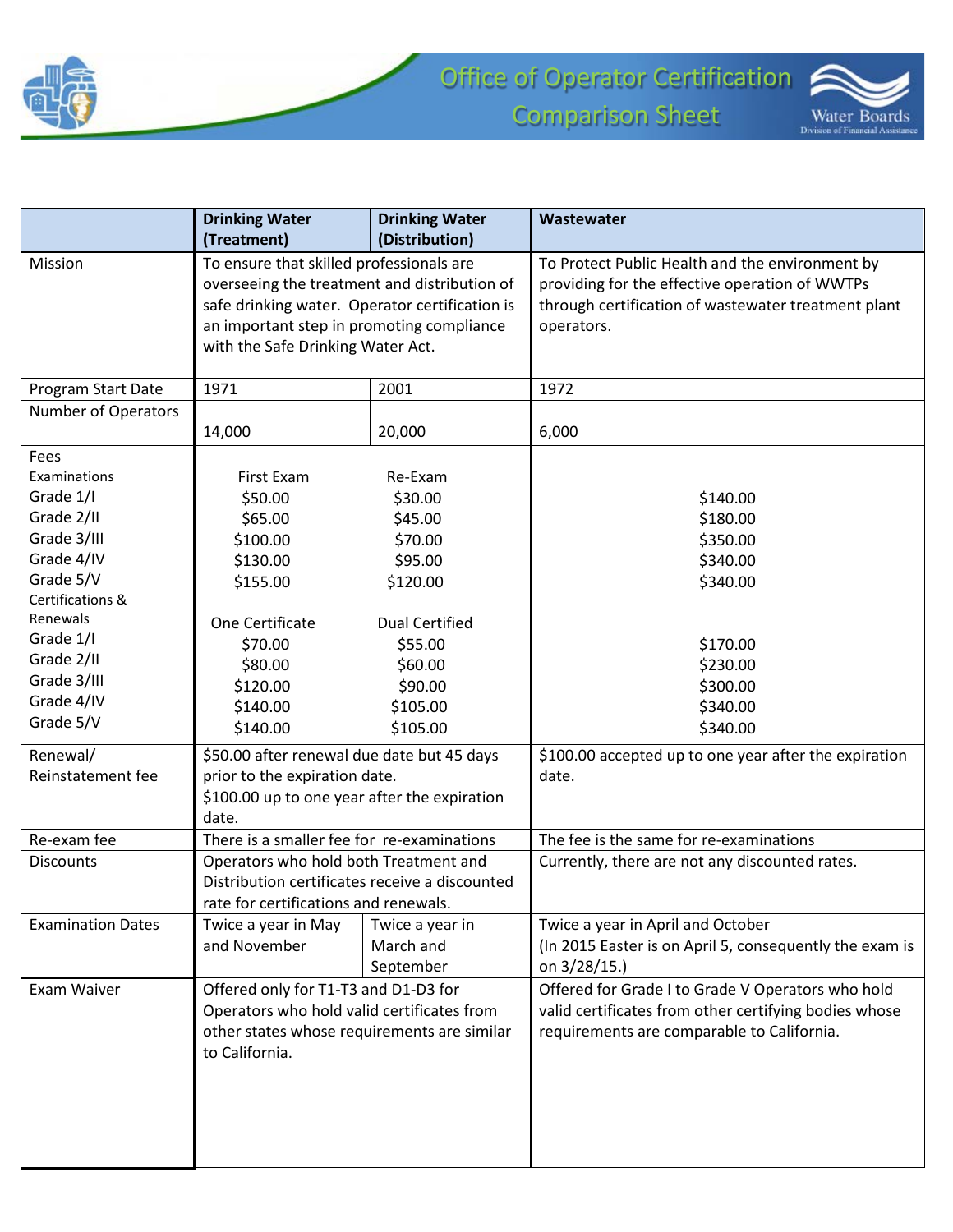|                                                       | <b>Drinking Water</b><br>(Treatment)                                            | <b>Drinking Water</b><br>(Distribution)  | Wastewater                                             |
|-------------------------------------------------------|---------------------------------------------------------------------------------|------------------------------------------|--------------------------------------------------------|
|                                                       |                                                                                 |                                          |                                                        |
| Minimum<br>Examination                                | T1) High School (HS)<br>or GED or 1 year                                        | D1) High School (HS)<br>or GED or 1 year | Grade I) High School (HS) *                            |
| Requirements                                          | specific experience                                                             | specific experience                      |                                                        |
|                                                       |                                                                                 |                                          |                                                        |
|                                                       | T2) HS Diploma/GED,                                                             | D2) HS Diploma/GED,                      | Grade II) HS Diploma/GED & 9 Educational Points *      |
|                                                       | & One Specialized                                                               | & One Specialized                        |                                                        |
|                                                       | training course                                                                 | training course                          |                                                        |
|                                                       |                                                                                 |                                          |                                                        |
|                                                       | T3) HS Diploma/GED                                                              | D3) Valid D2                             | Grade III) HS Diploma/GED & 12 Educational Points *    |
|                                                       | & Two specialized                                                               | certificate & Two                        |                                                        |
|                                                       | training courses                                                                | specialized training                     |                                                        |
|                                                       |                                                                                 | courses                                  |                                                        |
|                                                       |                                                                                 |                                          |                                                        |
|                                                       | T4) Valid T3                                                                    | D4) Valid D3                             | Grade IV) HS Diploma/GED & 32 Educational Points *     |
|                                                       | certificate & Three                                                             | certificate & Three                      |                                                        |
|                                                       | specialized training                                                            | specialized training                     |                                                        |
|                                                       |                                                                                 |                                          |                                                        |
|                                                       | T5) Valid T4<br>certificate & Four                                              | D5) Valid D4<br>Certificate & Four       | Grade V ) HS Diploma/GED & 48 Educational Points *     |
|                                                       |                                                                                 |                                          | *There are multiple paths available please see the     |
|                                                       | specialized training<br>courses                                                 | specialized training<br>courses          | Operator Certification Requirements Table, page 29.    |
| Certifications                                        | Five levels - T1 to T5                                                          | Five levels from D1 to                   | Five levels from Grade I to Grade V                    |
| Levels                                                |                                                                                 | D <sub>5</sub>                           |                                                        |
|                                                       |                                                                                 |                                          |                                                        |
| Certification                                         | T1) None                                                                        | D1) None                                 | I) One year                                            |
| experience                                            |                                                                                 |                                          |                                                        |
|                                                       | T2) None                                                                        | D2) None                                 | II) Minimum one to two years*                          |
|                                                       | T3) 2 years (with one                                                           | D3)2 years (with one                     | III) Minimum one to four years*                        |
|                                                       | year as a Grade 2)                                                              | year as a Grade 2)                       |                                                        |
|                                                       |                                                                                 |                                          |                                                        |
|                                                       | T4) 4 years (with one                                                           | D4) 4 years (with one                    | IV) Minimum two to six years*                          |
|                                                       | year as a Grade 3)                                                              | year as a Grade 3)                       |                                                        |
|                                                       | T5) 5 years (with two                                                           | D5) 5 years (with two                    | V) Minimum four to ten years*                          |
|                                                       | years as a Grade 4)                                                             | years as a Grade 4)                      |                                                        |
|                                                       |                                                                                 |                                          | *There are multiple paths available please see the     |
|                                                       |                                                                                 |                                          | Operator Certification Requirements Table, page 29.    |
| Experience                                            | A relevant degree earned at an accredited                                       |                                          | Sixteen educational points can be irrevocably          |
| Substitutions                                         | academic institution may be substituted for                                     |                                          | substituted for one year of experience (accept for the |
|                                                       | all or part of the additional years                                             |                                          | first year of experience)                              |
| Renewals                                              | Three years, requires continuing education                                      |                                          | Two years, currently, no continuing education          |
|                                                       |                                                                                 |                                          | required.                                              |
| Operator-In-Training                                  | None                                                                            | None                                     | Two year OIT certification issued to the Wastewater    |
|                                                       |                                                                                 |                                          | Plant for an Operator to gain 1,800 hours for one year |
|                                                       |                                                                                 |                                          | of full-time qualifying experience.                    |
| <b>Website Access</b><br>Go to www.waterboards.ca.gov |                                                                                 |                                          | Go to www.waterboards.ca.gov                           |
|                                                       | Click on Operator Certification<br>Under the announcements click on the link to |                                          | Click on Operator Certification                        |
|                                                       | the Drinking Water Operator Certification                                       |                                          |                                                        |
|                                                       | Program                                                                         |                                          |                                                        |
|                                                       |                                                                                 |                                          |                                                        |